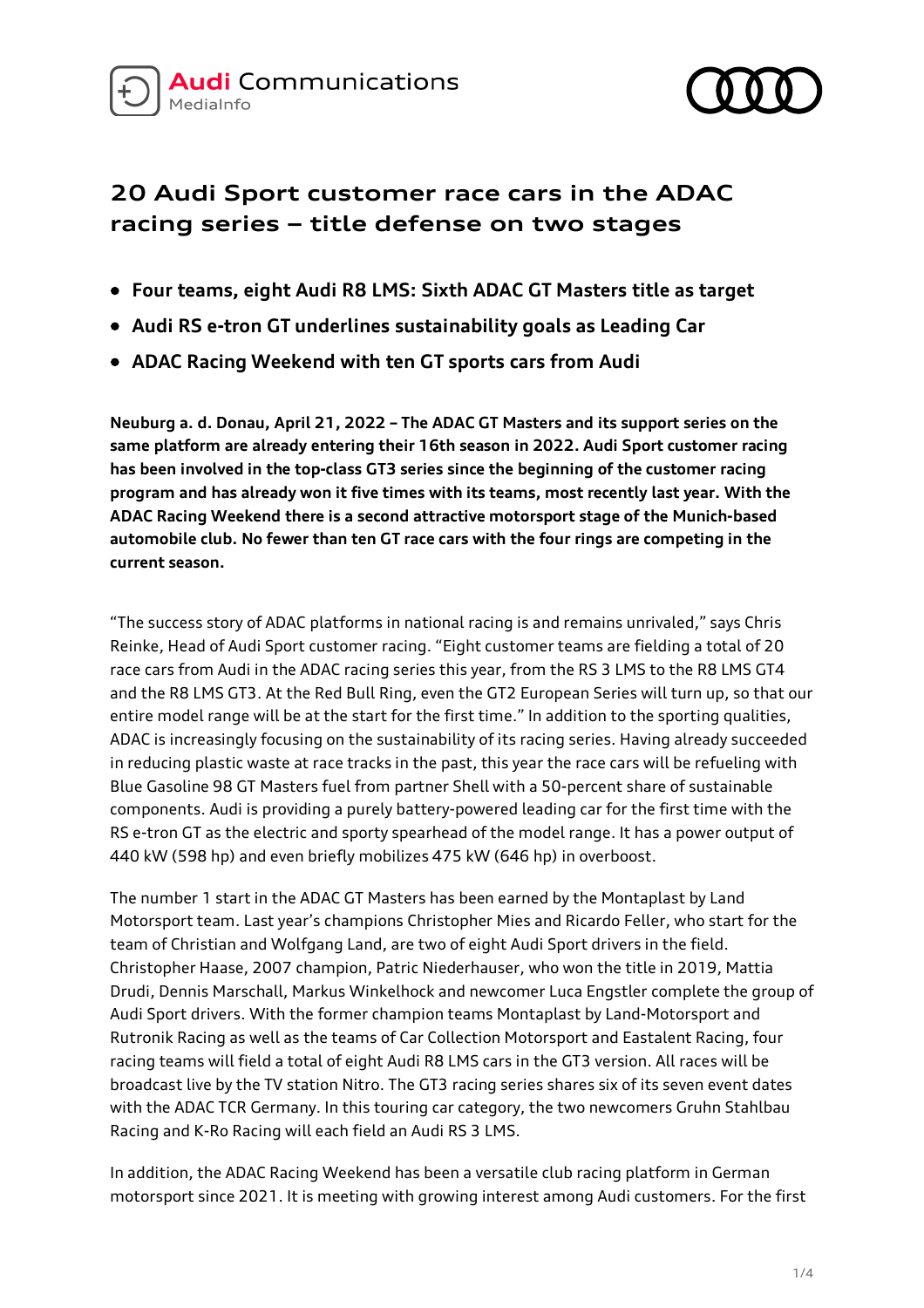



time, six GT3 and four GT4 models of the Audi R8 LMS have been entered there, spread across the GTC Race and Spezial Tourenwagen Trophy (STT) racing series. While Team Konrad Motorsport is competing for GT4 class success in the STT with their two 30-minute sprints, Team H&R Spezialfedern GmbH & Co. KG with Uwe Alzen has set its sights on the third overall title in a row. In the GTC Race, the teams Aust Motorsport, Montaplast by Land, Rutronik Racing and Seyffarth Motorsport will be competing for overall victories, while the drivers of Frank Aust and Rüdiger Seyffarth will also be competing for GT4 honors. Each of the five events also features two half-hour sprints in the schedule, plus a one-hour endurance race. Competitors can choose whether to contest just one or both disciplines. Salman Owega is the defending Semi-Pro champion in both the 30- and 60-minute events. He is relying on the Audi R8 LMS as the new driver of Montaplast by Land-Motorsport for the second time in a row.

# **The teams and drivers in the 2022 ADAC racing series**

### **ADAC GT Masters**

Audi R8 LMS #1 Montaplast by Land-Motorsport, Christopher Mies/Tim Zimmermann Audi R8 LMS #15 Rutronik Racing, Luca Engstler/Patric Niederhauser Audi R8 LMS #27 Rutronik Racing, Dennis Marschall/Kim-Luis Schramm Audi R8 LMS #28 Montaplast by Land-Motorsport, Christopher Haase/Salman Owega Audi R8 LMS #29 Montaplast by Land-Motorsport, Ricardo Feller/Jusuf Owega Audi R8 LMS #33 Car Collection Motorsport, Mattia Drudi/Thierry Vermeulen Audi R8 LMS #54 Eastalent, Simon Reicher/Norbert Siedler Audi R8 LMS #69 Car Collection Motorsport, Florian Spengler/Markus Winkelhock

# **ADAC TCR Germany**

Audi RS 3 LMS #13 Gruhn Stahlbau Racing, Max Gruhn Audi RS 3 LMS #38 K-Ro Racing, Kai Rosowski

### **GTC Race**

Audi R8 LMS #3 Aust Motorsport, Max Hofer/Dino Steiner Audi R8 LMS GT4 #8 Seyffarth Motorsport, Tom Spitzenberger/Max Zschuppe Audi R8 LMS GT4 #27 Seyffarth Motorsport, Tobias Erdmann Audi R8 LMS #28 Montaplast by Land-Motorsport, Salman Owega Audi R8 LMS #29 Montaplast by Land-Motorsport, Jusuf Owega Audi R8 LMS GT4 #44 Aust Motorsport, Bernd Schaible Audi R8 LMS #77 Seyffarth Motorsport, Robin Rogalski Audi R8 LMS #99 Rutronik Racing, Markus Winkelhock/Finn Zulauf

# **Spezial Tourenwagen Trophy**

Audi R8 LMS #1 H&R Spezialfedern GmbH & Co. KG, Uwe Alzen Audi R8 LMS GT4 #102 Team Konrad Motorsport, Jürgen Hemker